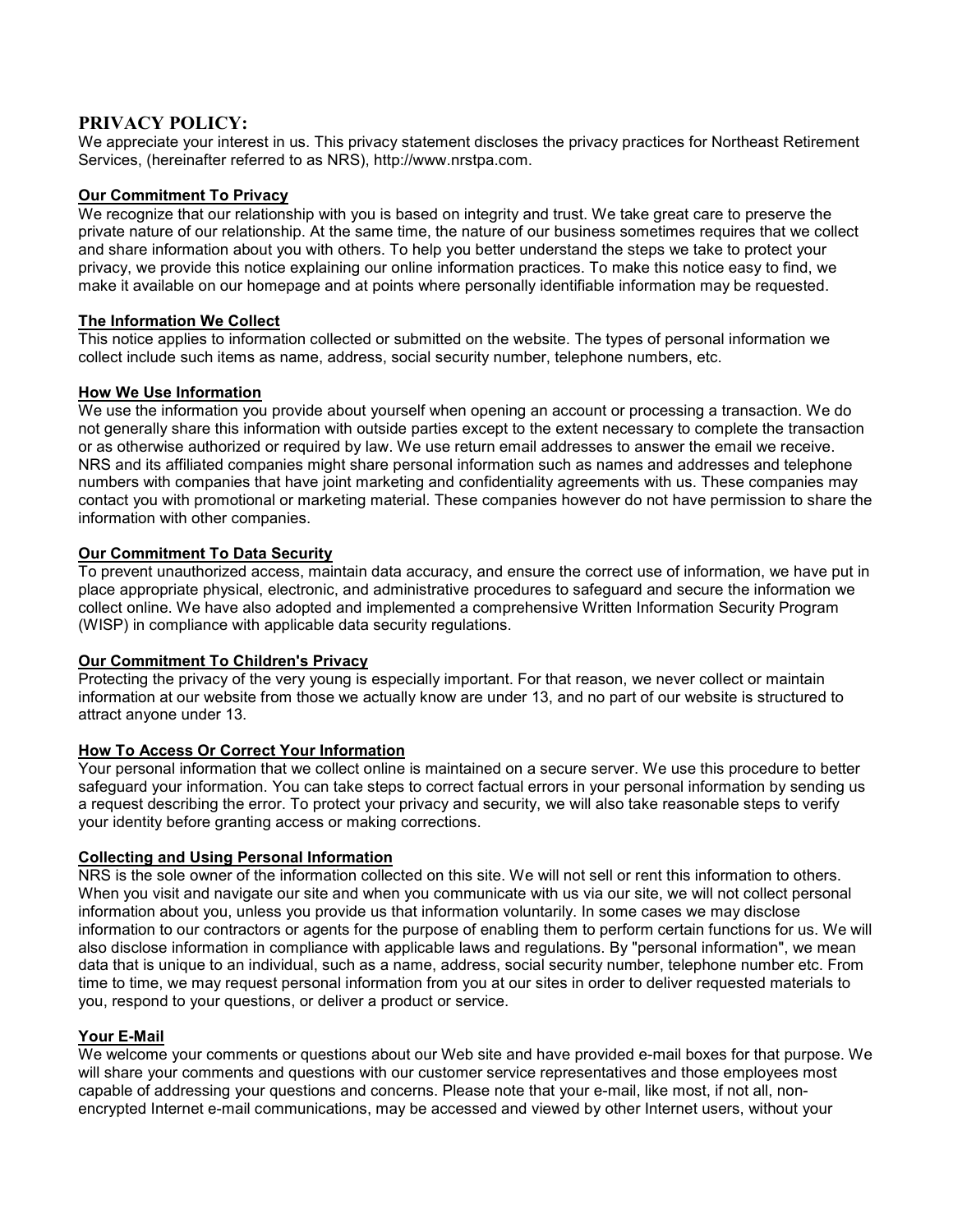knowledge and permission, while in transit to us. For that reason, to protect your privacy, please do not use e-mail to communicate information to us that you consider confidential. You may contact us via telephone or fax at the numbers provided at the various locations on our sites. There are some locations on the Web site where we have made special provisions for a more secure environment in which we can exchange information with you. At each of these locations, we will provide you with appropriate instructions.

# **Cookies (What Are Cookies)**

Like most commercial Web site owners, we may also use what is known as "cookie" technology. A "cookie" is an element of data that a Web site can send to your browser when you link to that Web site. It is not a computer program and has no ability to read data residing on your computer or instruct it to perform any step or function. By assigning a unique data element to each visitor, the Web site is able to recognize repeat users, track usage patterns and better serve you when you return to that site. The cookie does not extract other personal information about you, such as your name or address. Most browsers provide a simple procedure that will enable you to control whether you want to receive cookies by notifying you when a Web site is about to deposit a cookie file. Once the user closes their browser, the cookie simply terminates. For instance, by setting a cookie on our site, the user would not have to log in a password more than once, thereby saving time while on our site. You should also be aware that when you visit our Web site, we collect certain information that does not identify you personally, but provides us with "usage data," such as the number of visitors we receive or what pages are visited most often. This data helps us to analyze and improve the usefulness of the information we provide at these Web sites.

### **Linking to Other Sites**

From time to time, this site may provide links to other sites, not owned or controlled by NRS that we think might be useful or of interest to you. We cannot, however, be responsible for the content or privacy practices used by other site owners.

### **No liability for linked sites**

Please note that once you leave this site, either by using a link we may have provided for your convenience or by specifying your own destination, NRS accepts no responsibility for the content, products and/or services provided at these non-NRS locations. NRS does not control, endorse, promote or have any affiliation with any other Web site unless expressly stated herein.

### **Log Files**

Like many standard Web sites, we use log files. This includes internet protocol (IP) addresses, browser type, internet service provider (ISP), referring/exit pages, platform type, date/time stamp, and number of clicks to analyze trends, administer the site, track user's movement in the aggregate, and gather broad demographic information for aggregate use. IP addresses are not linked to personally identifiable information.

### **Security (How We Protect Your Information)**

This website takes every precaution to protect our users' information. When you submit sensitive information via the website, your information is protected both online and off-line. Sensitive information (such as a credit card number and/or Social Security number) is encrypted with Secure Socket Layer (SSL) encryption software. While on a secure page, the lock icon at the bottom or top of your Web browser becomes locked. To learn more about SSL, follow this link: https://www.thawte.com/ssl-digital-certificates/ssl/ssl\_technical.html. While we use SSL encryption to protect sensitive information online, we also do everything in our power to protect user-information off-line.

### **Changes to this policy**

NRS may change this Privacy Policy Statement from time to time. This Statement is not intended to and does not create any contractual or other legal rights in or on behalf of any party.

### **LEGAL DISCLAIMER**

NRS makes no representations about the suitability of the information contained in the documents and related graphics published on this server for any purpose. All such documents and related graphics are provided "as is" without warranty of any kind. NRS hereby disclaims all warranties and conditions with regard to this information, including all implied warranties and conditions of merchantability, fitness for a particular purpose, title and noninfringement. In no event shall NRS be liable for any special, indirect or consequential damages or any damages